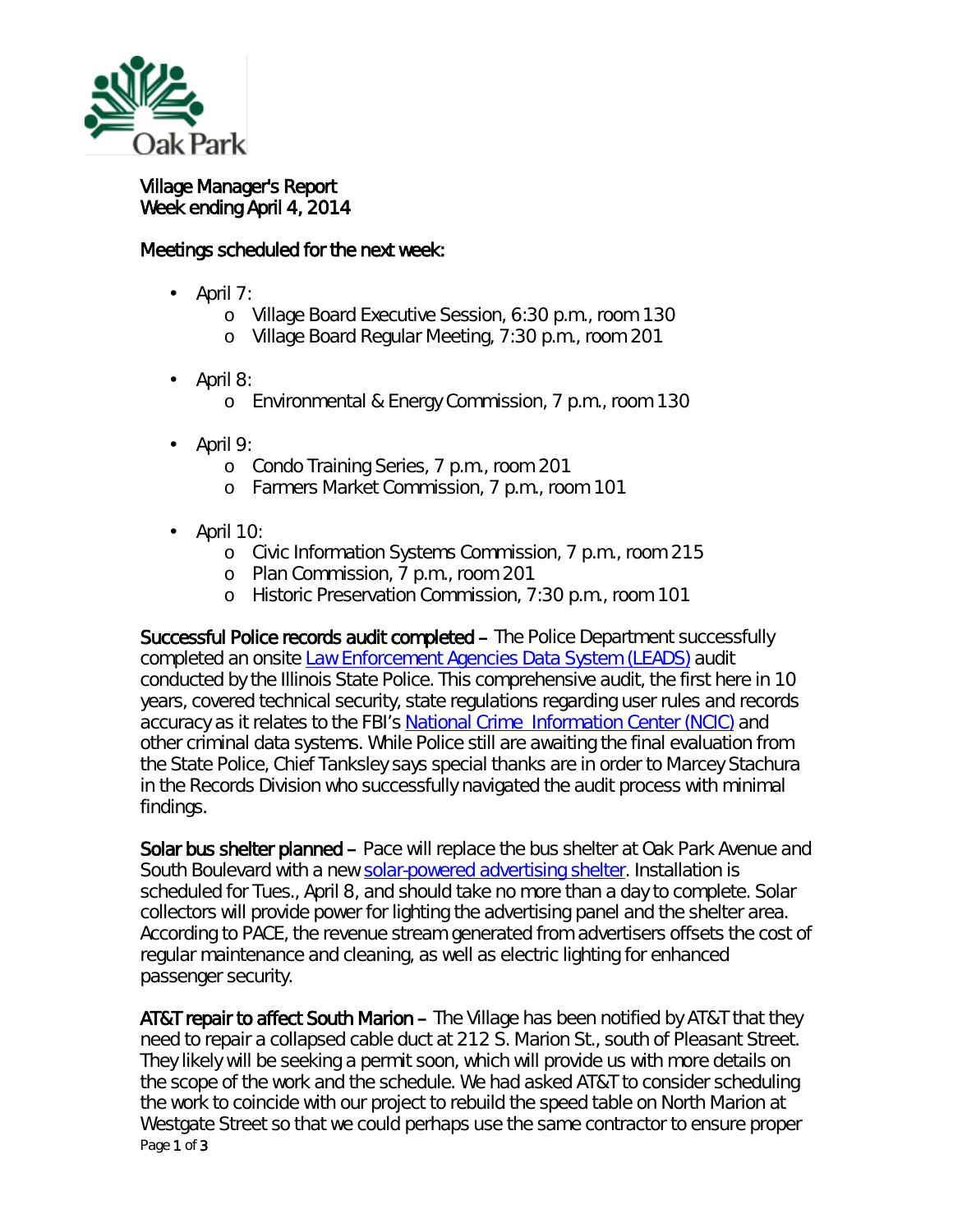restoration of this important area. However, AT&T has indicated a need to move quicker than our late June/early July timeframe for North Marion may allow. More information will be provided as it becomes available.

Dog park, turf field to reopen – The grand re-opening of the turf field and dog park at Ridgeland Common is scheduled for Sat., April 5 as the renovation of the facility at Lake Street and Ridgeland Avenue nears conclusion. The dog park will re-open at 10 a.m. and the turf field at 10:30 a.m. followed by a pitch, hit and run competition for ages 7 to 14. This event is free, registration is required to compete. Visit [www.pdop.org](http://r20.rs6.net/tn.jsp?e=00134uNhvDltZ5ac9sTus77Y98POhbLnNQfXB7dJEu-DJ9_UjEIFC29xVEQ8IsO6yVgcedV7sSsY45wd_6XCPMAI4Dm78AU8f_FsAyFghruxBDcG96hUuyq3LxVSwEIjiJjP5rvmyIXWPeJaozNakgt5-cjCnMJ_7vNk80llWZMHG4=) for more details.

A Day in Our Village update – The annual [A Day in Our Village](http://www.oak-park.us/our-community/special-events/day-our-village) festival appears to be on track for another big year. Community Relations Director Cedric Melton reports that about 60 organizations already had signed up for booth space in the June 1 event. Competition for space is likely to get intense as the event date nears, since the reconstruction of Scoville Park reduced the space available for the event. If you know representatives of any organizations that hope to participate, but have not yet signed up, you may want to [direct them to this link](http://events.r20.constantcontact.com/register/event?oeidk=a07e92pdhyo83f3ab41&llr=h97ofgjab) to reserve a space soon.

Cross-border collaboration continues – Fresh off the success of the January meeting that featured discussions on building stronger relationships between Oak Park and the Austin/West Garfield Park communities, the [Community of Congregations](http://www.communityofcongregations.org/) will continue exploring the topic at its spring meeting scheduled for 7:15 p.m., April 28, at Unity Temple. Community Relations Director Cedric Melton will participate in a *table talk* program designed to foster meaningful discussions and activities between members of the communities involved. Of particular interest is the [Dinner & Dialogue](http://www.oak-park.us/our-community/community-relations/dinner-dialogue)  [program,](http://www.oak-park.us/our-community/community-relations/dinner-dialogue) which many Austin entities have expressed an interest in incorporating as a regularly scheduled event among members of communities.

Second Green Tuesday lectures set – The ninth annual Green Tuesdays lecture series will continue on April 8 at the main branch of the Oak Park Public Library. Next week's lecture by Michael Iversen from the University of Illinois Chicago will focus on the ecology of cities. The sessions are 7 to 8:30 p.m. Like Green Tuesdays of the past, the 2014 series is focusing on current unique local environmental challenges.

Lawnmower exchange update – The past weekend's lawnmower exchange event ended the polluting ways of 21 gasoline-powered machines. Each person who turned in a lawnmower received a rebate of up to \$150 towards the purchase of a new electric, battery-powered or non-motorized push mower.

Paint exchange is coming – The [annual latex paint exchange](http://youtu.be/Ea8dQdJ0O3k) is scheduled for Sat., April 12 at the Public Works Center. Residents can safely dispose of unwanted, but useable latex paint from 9 to 11 a.m. and get free paint 12:30 to 2:30 p.m. Only halfto-full cans of latex paint will be accepted. Anyone requiring more information, can call 708.358.5700 or email [publicworks@oak-park.us.](mailto:publicworks@oak-park.us)

Sewer cleaning delayed – Due to weather delays, siphon cleaning of Ridgeland Avenue sewer lines is still underway. However, the contractor anticipates completing the work by the end of next week barring any further weather delays.